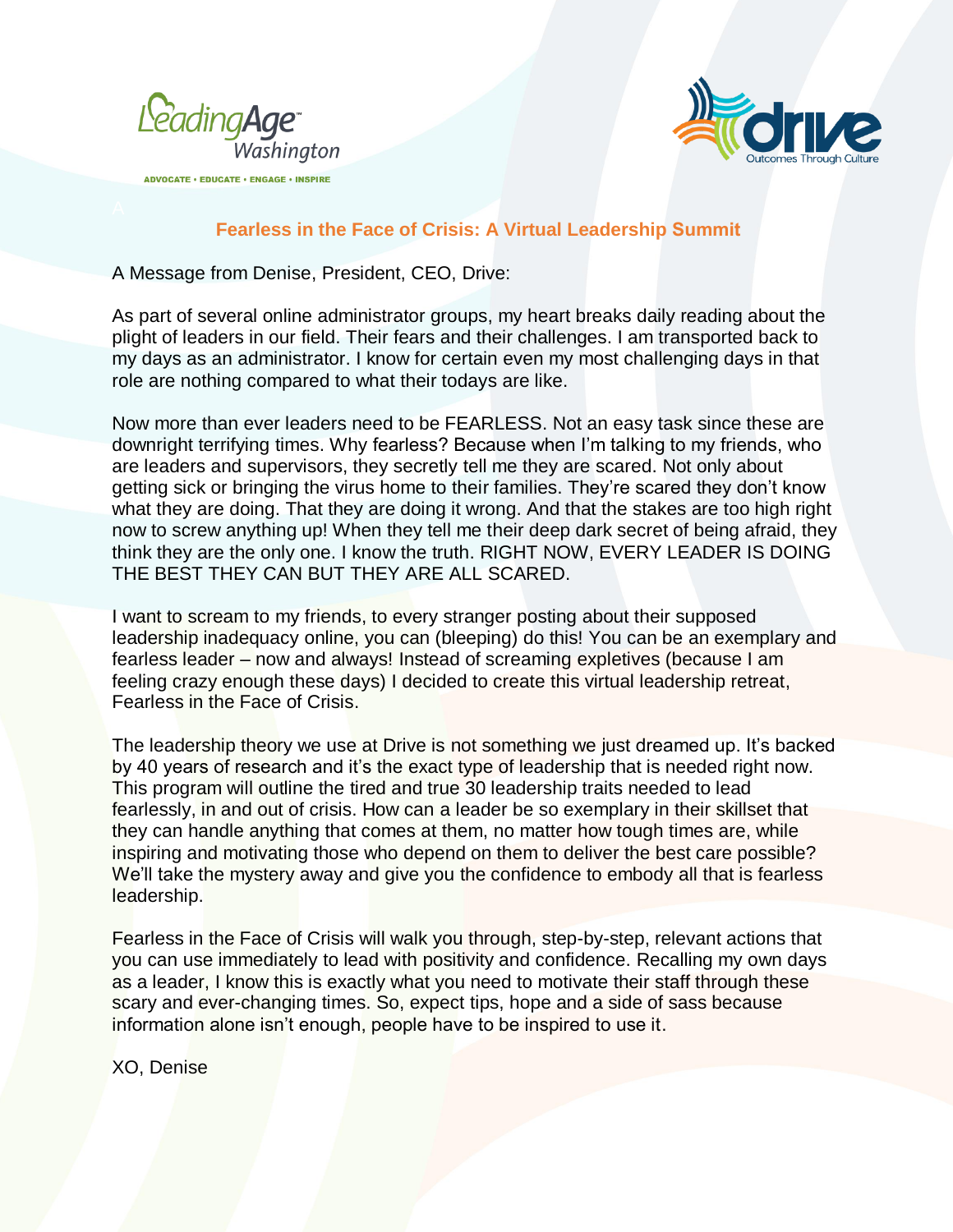



## **Fearless in the Face of Crisis**

Over five webinars we will walk attendees through the 5 principles and the 30 behaviors that support exemplary leadership. And this is all tried and true, research-based information. 40 years of research has already shown us what makes great leaders, great. We want to make this information easy for attendees to translate into action.

We want them to take this challenging time and turn it into an opportunity to stretch their skills to be their best, most fearless and exemplary, leader possible. We believe in them and we want them to believe in themselves!

*All attendees will learn simple, daily actions, that take no more than five minutes, that can impact their organization immediately and make leading through this time of crisis a bit more manageable.*

## **Learning Objectives**

- Participate in simple, daily exercises that can be implemented immediately within their communities.
- Recognize the importance of praise and appreciation in recruiting and retaining staff during this pandemic and afterwards.
- Create a culture where positivity and hope is encouraged by leaders.

## **Who Should Attend?**

Anyone who leads! Leadership from the frontline to the C-Suite will benefit from this comprehensive and confidence-boosting leadership retreat.

## **Registration by Community/Organization Fees:**

**LeadingAge member "community/organization":** \$20.00 per module; for ALL **\$100**.

**Other "community/organization":** \$30.00 per module; for ALL **\$150.**

**Note:** The registration fee includes 1 hour of CEU credit per module for the registrant only. Each registrant requiring CEUs/NAB will need to register individually.

Log-in directions will be emailed 2-3 days prior.

**Webinar Dates/Times:** August 6th, 13th, 20th, 27th and Sept. 3rd Thursdays \* 1:30 – 2:30 p.m. (Pacific)

**Registration [Link:](https://netforum.avectra.com/eweb/Shopping/Shopping.aspx?Site=leadingagewa&%20WebCode=Shopping&cart=0)**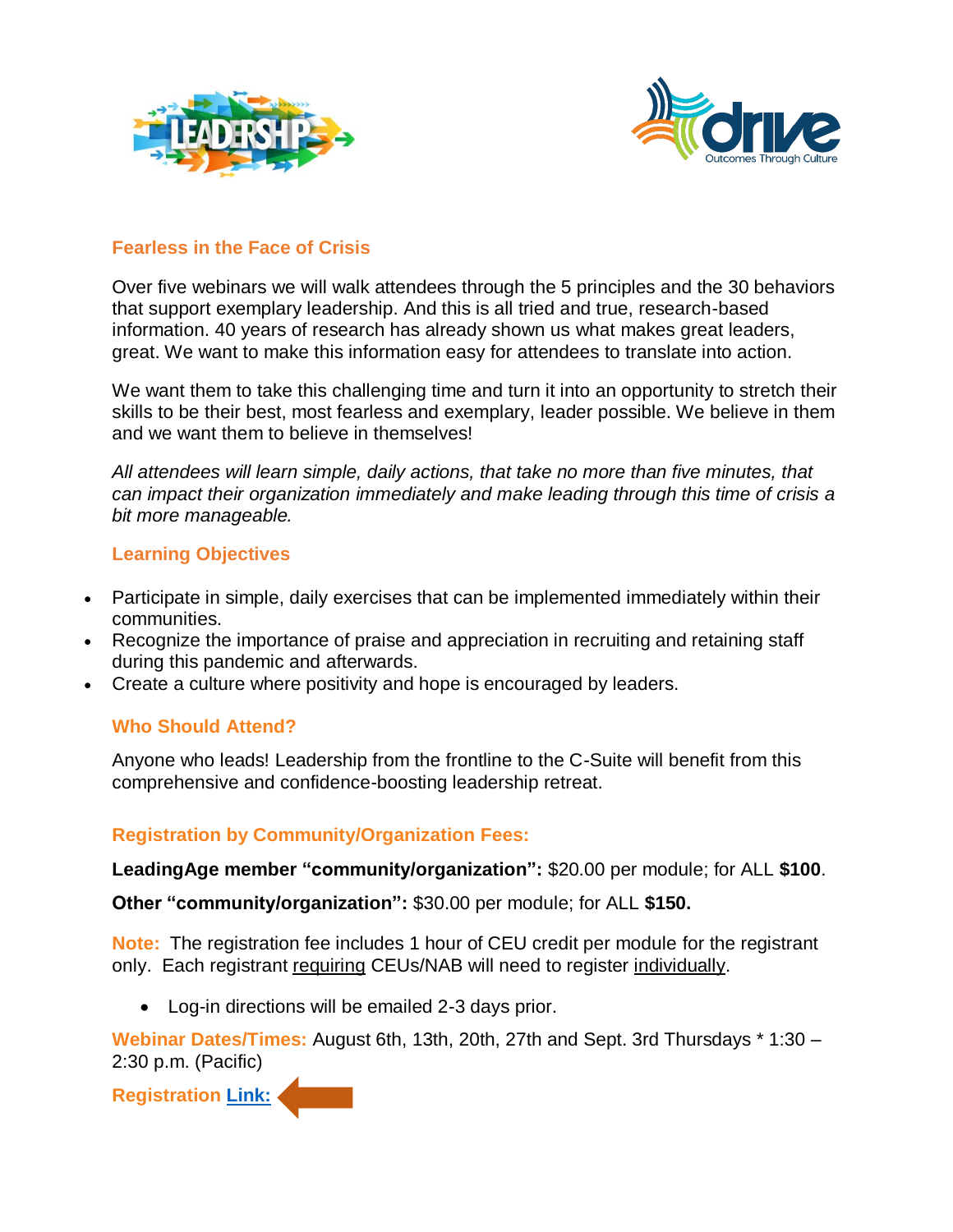



| Education                                    | Session                                                | Title                        |
|----------------------------------------------|--------------------------------------------------------|------------------------------|
| 60 Minute Webinar<br>Includes Q&A Throughout | Module 1: Thursday, August<br>$6th$ 1:30-2:30 p.m. (P) | <b>Encourage the Heart</b>   |
| 60 Minute Webinar<br>Includes Q&A Throughout | Module 2: Thursday, August<br>13th 1:30-2:30 p.m. (P)  | Model the Way                |
| 60 Minute Webinar<br>Includes Q&A Throughout | Module 3: Thursday, August<br>20th 1:30-2:30 p.m. (P)  | <b>Challenge the Process</b> |
| 60 Minute Webinar<br>Includes Q&A Throughout | Module 4: Thursday, August<br>27th 1:30-2:30 p.m. (P)  | Enable Others to Act         |
| 60 Minute Webinar<br>Includes Q&A Throughout | Module 5: Thursday, Sept.<br>3rd 1:30-2:30 p.m. (P)    | Inspire a Shared Vision      |

# **Registration includes:**

- $5 -$  one hour webinars over 5 weeks
- State CEs and NAB CEUs
- Interactive Basecamp for recordings and handouts
- Drive's bi-weekly blog that reaches 4,000 people

# **Collaboration Helps Attendees Act on What They Learn**

The interactive online community tool application, Basecamp, will provide learning as well as support, accountability and sustainability. We will collaborate throughout the series in this private online group. What does collaboration look like?

- **Help you stop thinking and start you doing!** Act on the goals you set.
- **Share practical, actionable tips** and resources with you, every other Monday, to support retention in your organization.
- **Get you unstuck!** The Drive team, and fellow participants, can answer your questions between sessions.
- **Find a helpful resource on leadership?** Share it with the group! We'll share ideas, best practices and resources on Basecamp.
- **Develop you continually as a leader and push you forward** on your personal goals with self-reflective questions.







Jorrison 119 Tieg